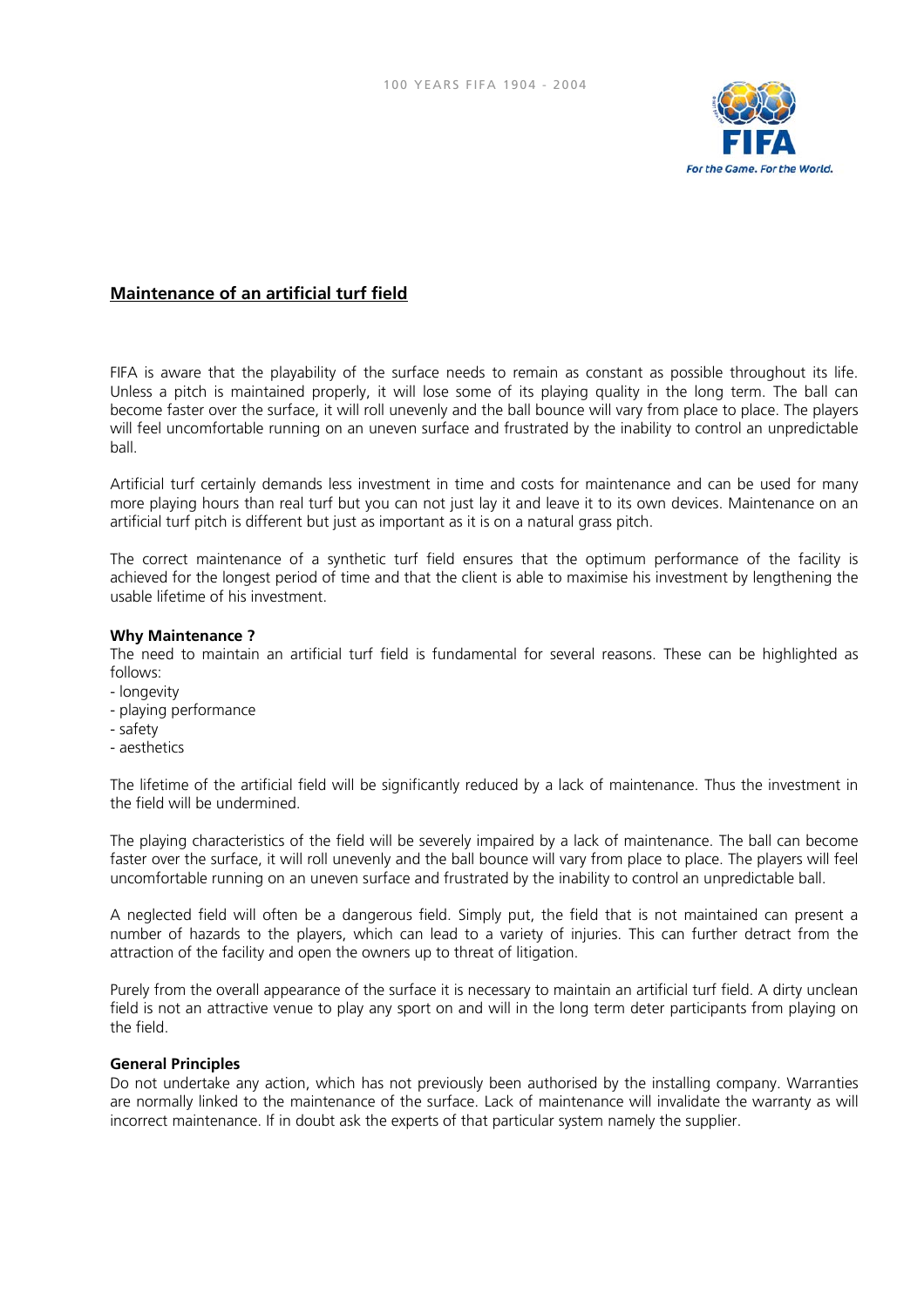

Do not apply any chemicals onto the surface without prior consent. Many chemical substances can act to the detriment of the surface particularly petroleum-based products. Care must be taken to avoid all petroleum-based spillages including fuel for the tractor units. Always re-fuel off the playing surface.

Chemicals are used on synthetic surfaces. These can include algaecides, mossicides, weedkillers, de-icers, etc.

# **Maintenance Equipment**

- drag brushes and drag mats and nets
- hand-held equipment such as a hard road-sweeping brush for brushing the infill material into the turf system
- high-pressure cleaner (wet cleaning with a pressure of approx. 200 bar)

- manually-operated sweeping machines with an hourly capacity of around 1.000m2 or a sweeping and suction machine, self-propelled, with an hourly capacity of up to 3.000m2

These guidelines are not intended to replace the recommendations given by the manufacturer rather they are intended to compliment the manufacturers recommendations in order to underline the importance of correct maintenance of an artificial turf football field that ensures the optimum performance of the facility for the longest period of time.

The rule is the same for an artificial field as with any other object in need of maintenance prevention is the best care.

## **Weekly Maintenance**

The surface should normally be brushed at least once weekly. The brushing frequency will be related to the intensity of use, the more often it is used the more often will be the need for brushing.

The main effect of brushing is to level the in-fill (where present) to ensure the uniformity of the surface. A second important reason for brushing a synthetic field is to prevent pile lean and pile flattening. Many synthetic fibres have a tendency to lean in a particular direction or flatten with use. To help overcome this regular brushing in all directions will tend to keep the fibres upright and non-directional.

A variety of brush types exist on the market with a variety of effectiveness. The most commonly used are drag brushes. These are normally attached to the rear of tractor units either hydraulically or as a simple attachment. They are particularly effective at levelling the in-fill (where present) in the surface. Rotary brushes are also used. These are typically attached to the front of the tractor unit. Normally they can rotate forward or in reverse. Rotating forward is particularly effective at removing material from the surface. Either modes of rotation are good for raising the pile of the carpet.

Always brush in different directions, as brushing in one direction will tend to cause the fibres to lean in that direction. This will result in different ball roll characteristics in different directions.

The high wear areas will require additional attention as these zones will obviously have the most disrupted infill and pile flattening due to the intensity of play.

It is usually most effective to brush the surface when it is dry.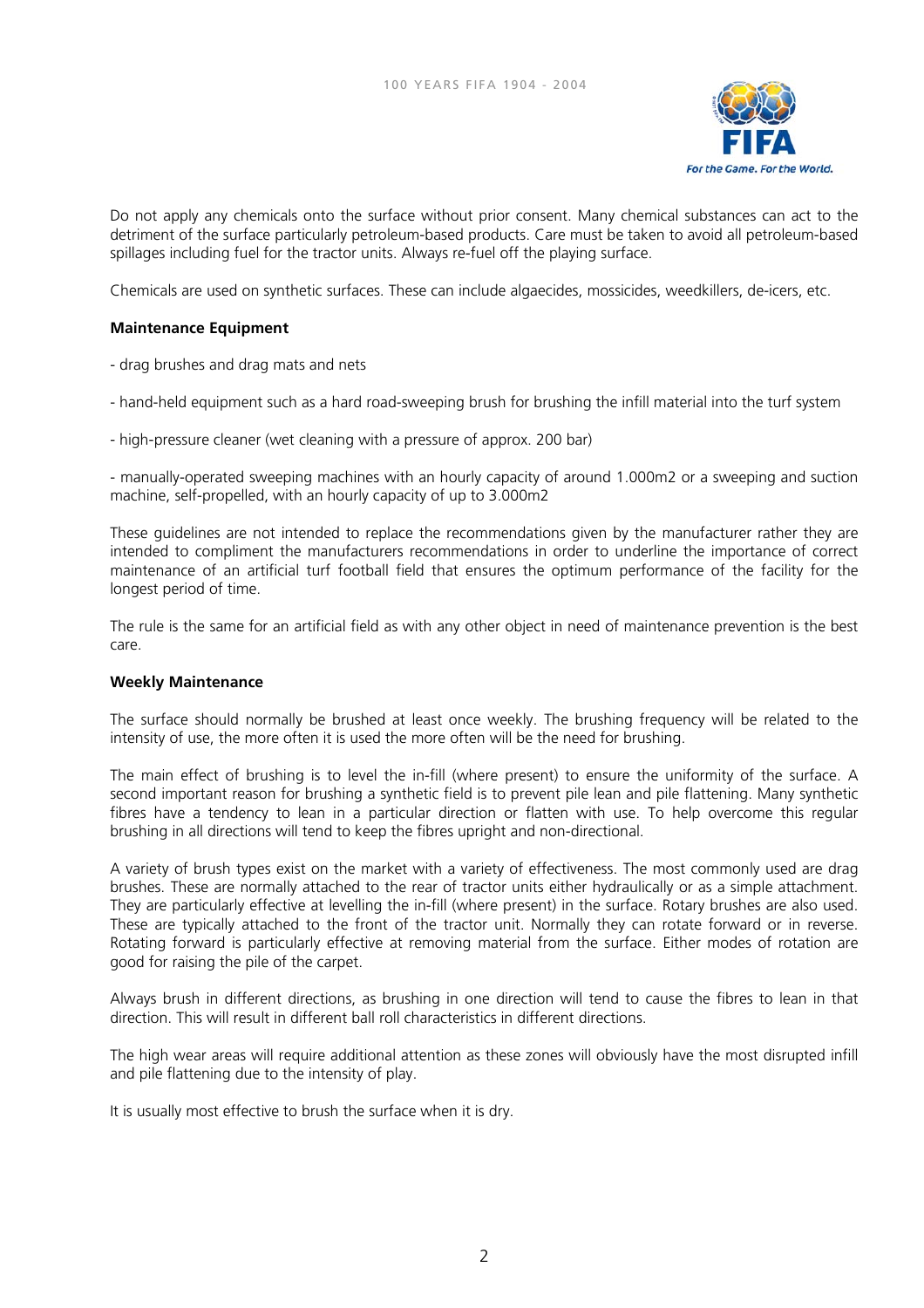

# **Irrigation and Waterfall**

On the face of it seems a ridiculous proposition to water a synthetic field. After all they don't grow. However, on certain occasions it can benefit the performance of the field.

Artificial fields will become hot during periods of warm or hot weather. The surfaces can become so warm as to be noticeable to the players. Furthermore the heated surface can contribute to a friction burn. This is simply due to the fact that it requires a skin temperature of approximately 60°C to produce a skin burn. On a hot day the combination of hot skin with a hot surface in addition to the friction (heat) generated when the player slides on the surface makes almost inevitable that a skin burn can occur.

Water has several effects: it will lubricate the surface it will cool the surface it will stabilise the infill and consequentially reduce migration

After heavy rainfall it is advisable to check the infill levels as they may have become disrupted. This can be particularly significant if the field has a slope and the infill has migrated with the slope.

## **Levelling the In-Fill**

The penalty spots and corners are prone to disruption of the infill. The ground staff should be aware of this and be prepared to top up on a more regular basis than is necessary for the general brushing. It may be necessary to top up these areas every day during intense usage.

When material begins to accumulate at the edges of the field, debris should be removed from it and the accumulated material brushed back into the main field.

## Settling in period

Systems that utilise infill materials may require a period of settling in. This will necessitate a regime of regular brushing on a more frequent basis than is normally required. The installing company will give advice as to the necessity and added frequency of this extra brushing.

## **Additional Maintenance**

Wherever and whenever contaminants are present remove them as soon as possible.

It should be noted that no food or beverages should be allowed on the field. Equally problematic is chewing gum albeit this can be simply remedied by freezing the offending gum which can then be broken out of the field when it has become solid.

Smoking is strictly forbidden.

All organic matter leaves, soil, seeds et cetera, if left will result in algal, moss or weed growth. Remove as soon, as is practical.

If the infill shows signs of agglomerating break up the lumps into their individual components.